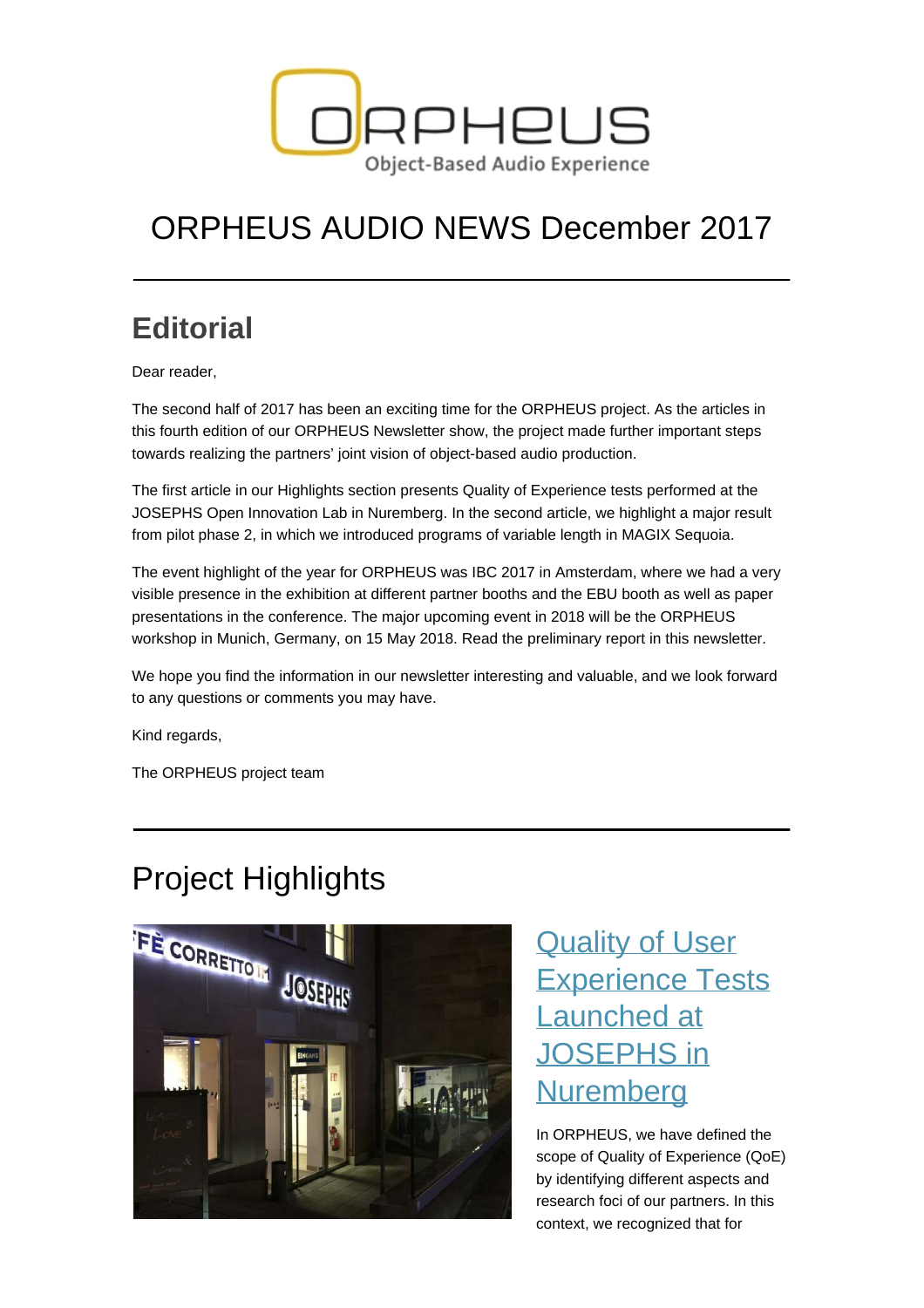'object-based' media a multi-dimensional approach is to be taken. On the one hand, many of the new qualities affecting audio have to be evaluated with perception examinations in the lab. On …

[Read more.](https://orpheus-audio.eu/quality-of-user-experience-tests-josephs/)

#### [MAGIX Sequoia –](https://orpheus-audio.eu/magix-sequoia-introducing-programs-of-variable-length/) **[Introducing](https://orpheus-audio.eu/magix-sequoia-introducing-programs-of-variable-length/)** [programs of](https://orpheus-audio.eu/magix-sequoia-introducing-programs-of-variable-length/) [variable length](https://orpheus-audio.eu/magix-sequoia-introducing-programs-of-variable-length/)

For pilot phase 2 of the project the ORPHEUS team decided to



implement and demonstrate an important interactive use case: Programs with a variable length. In practice this means, that, given a certain level of interest, the same program can be listened to at different degrees of content depth and therefore different lengths. During production the content is to be …

[Read more.](https://orpheus-audio.eu/magix-sequoia-introducing-programs-of-variable-length/)

### Event Report



#### **[Strong ORPHEUS](https://orpheus-audio.eu/ibc2017/)** [Presence at IBC](https://orpheus-audio.eu/ibc2017/) [2017](https://orpheus-audio.eu/ibc2017/)

IBC, the International Brodcasting Convention in Amsterdam's RAI trade fair centre, is the biggest annual broadcast technology event in Europe. This year it celebrated the 50th anniversary with a new record of 1,700 exhibitors and 57,000 visitors

from all over the world during 5 days of the exhibition. In addition, the IBC conference covers all aspects of media technology in more …

[Read more.](https://orpheus-audio.eu/ibc2017/)

#### Upcoming Event

[2nd ORPHEUS](https://orpheus-audio.eu/2nd-orpheus-workshop-at-irt-in-munich-15-may-2018/) [Workshop at IRT](https://orpheus-audio.eu/2nd-orpheus-workshop-at-irt-in-munich-15-may-2018/)